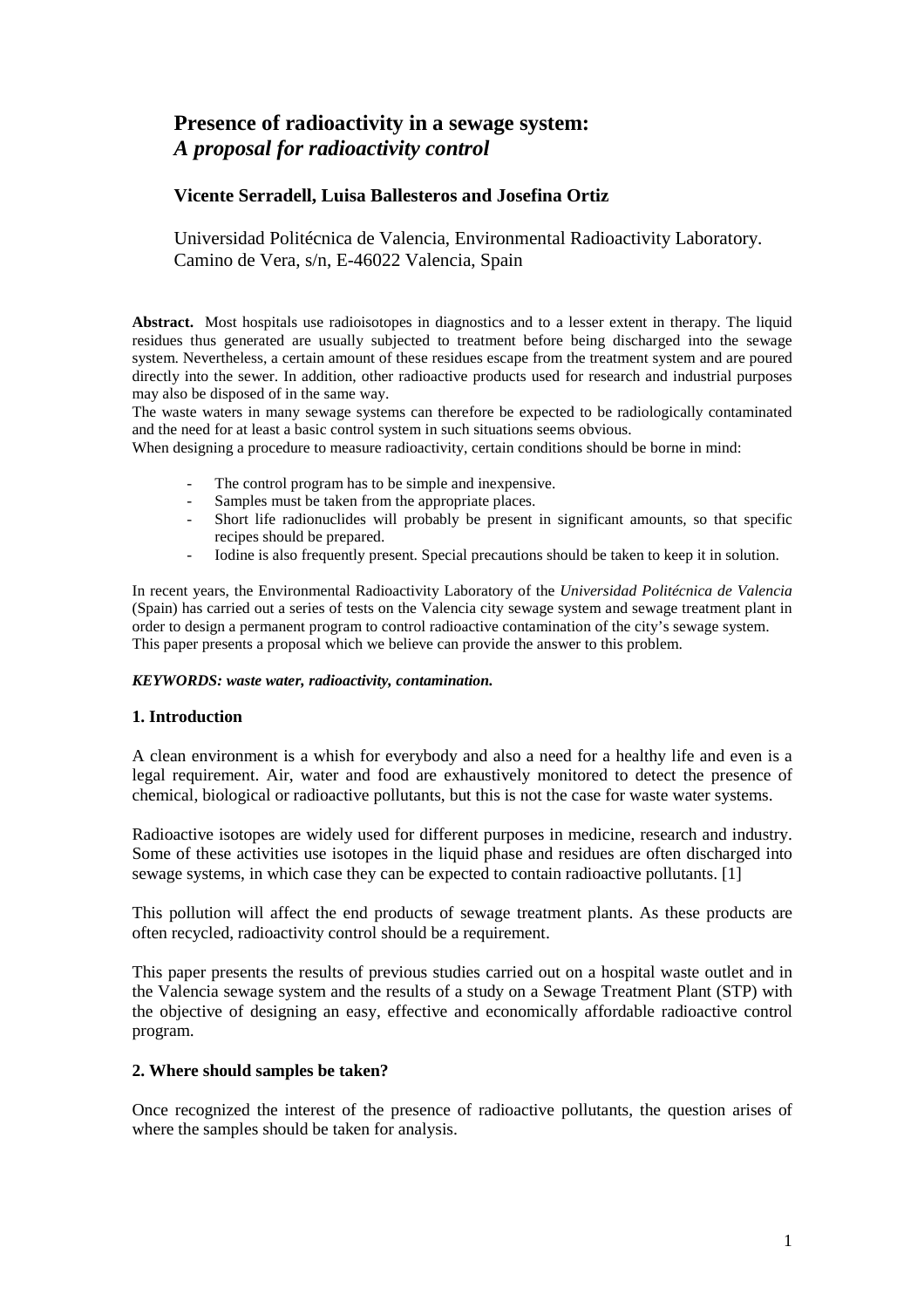Hospitals with nuclear medicine service use radioactive isotopes for diagnosis and treatment with residues being discharged into public sewage systems. There is therefore a clear need for such systems to be monitored to avoid excessive levels of radioactivity.

As radioactive wastes are discharged into sewage systems at irregular intervals, sampling has to be continuous in order to get a representative value over a certain time period. Each hospital needs a surveillance program and it should also be remembered that hospitals may not be the only source of radioactivity in the system.

Radioactivity surveillance of the sewage system should be able to control the radioactive pollutants no matter where they come from, but again continuous sampling should be used at a number of points in the system. Should this type of arrangement prove too difficult or too costly to carry out, consideration can be given to focusing attention on the sewage treatment plant (STP).

As all waste waters converge in the sewage treatment plant, a radiological characterization of this point will make it possible to identify the best place to take samples.

The STP studied for the purpose of the present work is situated in Pinedo, Valencia (Spain). It was designed for a population of approximately 600,000 inhabitants, and employs a mixture of different treatments (physical-chemical and biological) [2]. Fig. 1 shows the flow diagram corresponding to the Pinedo STP. The flows corresponding to the water line are blue, while those of the sludge line are brown. Both entrance flows and mean residence times of each of the purification phases are indicated.

The following materials can be identified in the complete treatment process [3,4]:

- (a) Water line
- Very large, large and fine solids
- Grit and greases
- Raw water
- Settled water
- Treated water
- (b) Sludge line
- Thickened sludge from primary sedimentation
- Thickened sludge from secondary sedimentation
- Sludge from primary digester
- Sludge from secondary digester
- Dewatered sludge

Not all of these materials were characterized, some for obvious reasons given their nature (very large and large solids, grits and greases) and others because they only formed a small part of the sedimentation process (thickened sludge from secondary sedimentation). Only the secondary sludge from the digesters was analyzed as it was produced at the end of the digestion process.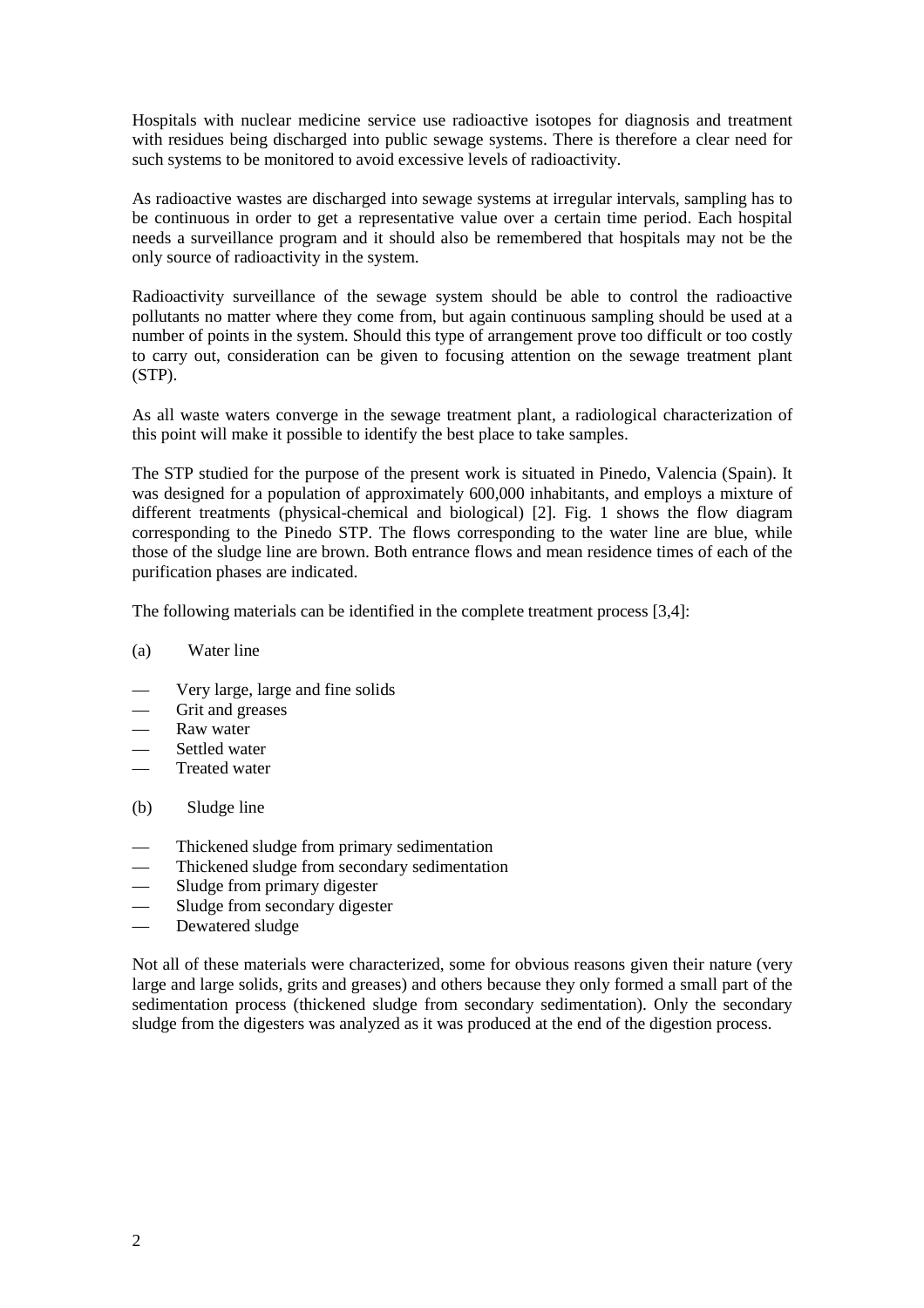

**Figure 1**. Flow diagram of the Pinedo STP.

Fig. 1 shows where the different types of samples analyzed were collected. These points were chosen to permit identification of radioemitters present in the different stages of the treatment. Given the origin of the pollutants (waste from homes, industries and hospitals), wide variations of the pollutant concentrations in time are to be expected.

Nonetheless, the waste water cleaning process concentrates pollutants in certain materials which at the same time present a long mean residence time in a particular stage of the process [5]. This is a considerable help in finding a good sampling point.

# **3. Preparation of samples**

Water samples from the sewer network were collected discontinuously, while samples from hospitals outlets were taken continuously. Water samples (raw, settled and treated) from the STP were taken continuously for 24 hours. Those corresponding to the analyzed sludge (thickened, digested and dried) are individual samples. Thickened and digested sludge are liquids with high solids content (5-3%), while the dried sludge samples are solids with a moisture content between 18 and 30%.

On arrival in the laboratory, before being subjected to treatment, water samples, thickened and digested sludge were sterilized with formaldehyde (20 ml/l) in order to avoid biological contamination [6]. Samples were then prepared as follows:

(a) **Water samples**: The sample is sterilized and homogenized and a litre is poured into a Marinelli beaker for the measurement of short period emitters for 1 hour. Another litre is evaporated in an oven at 80ºC on a plastic sheet which is folded according to a protocol and placed in a 90 cc Petri beaker.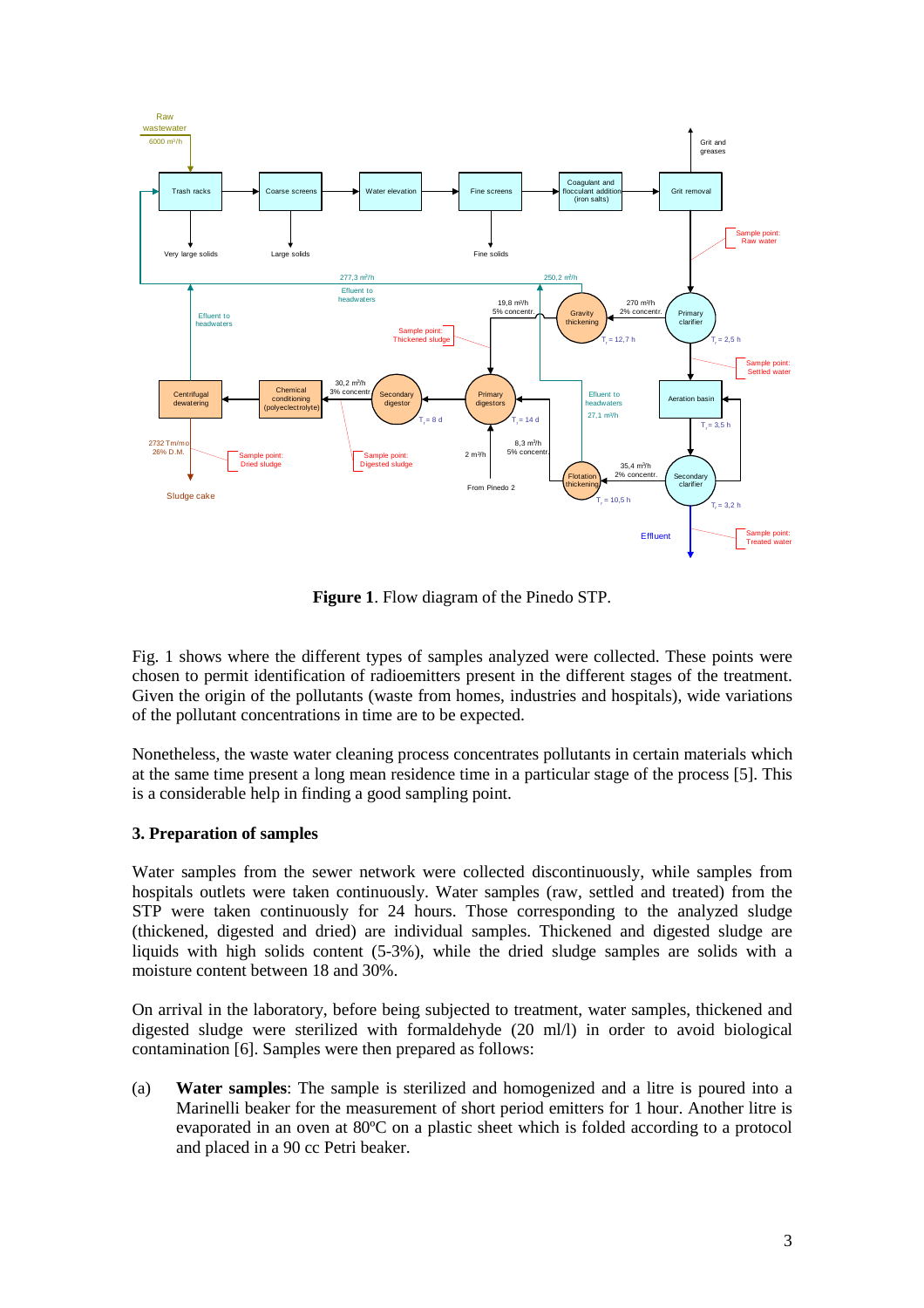- (b) **Thickened and digested sludge**: formaldehyde is added and the sample is homogenized. One litre of sample is measured in a Marinelli beaker for 1 hour. The remainder of the sample is dried at 110°C to constant dry weight, then ground and placed in an appropriate laboratory ware for its measurement.
- (c) **Dried sludge**: The entire sample is dried in an oven at 110 ºC to constant dry weight, then ground and placed in an appropriate geometry for measurement.

Measurements of the gamma-ray emitting nuclides were performed with a multichannel analyser equipped with a Ge(HP) detector. A library including isotopes used in medicine and industry was used.[7]

### **4. Measurements and comments**

During a preliminary study of the sewage system and liquid waste from hospital outlets, multiple samples were taken from various points and analyses performed in order to characterize the waste waters in the sewage system of Valencia (Spain) [8,9,10].

Table 1 shows the results of samples from a hospital outlet. Data correspond to samples collected continuously during a period of 8 hours. As can be expected, the lower Tc-99m and <sup>131</sup>I values belong to the overnight period.

| <b>Table 1.</b> Maximum values activity $(Bq/m^3)$ from a hospital outlet. |
|----------------------------------------------------------------------------|
|----------------------------------------------------------------------------|

| Period of time | $^{99m}$ $\Gamma_c$ | 131 <sub>T</sub>    |
|----------------|---------------------|---------------------|
| 14,00-23,30    | $(6,53\pm0,16)E+05$ | $(2,46\pm0,04)E+04$ |
| $0,00-7,30$    | $(2,92\pm0,24)E+04$ | $(1,17\pm0,02)E+04$ |
| 7,30-13,30     | $(6,97\pm0,08)E+05$ | $(1,35\pm0,02)E+04$ |

Table 2 presents maximum values for  $^{131}$ I,  $^{99m}$ Tc,  $^{67}$ Ga and  $^{111}$ In found during the characterization of the whole sewage system. <sup>99m</sup>Tc shows a relatively high value, but it has to be remembered that these values correspond to discontinuous sampling, while the great majority of the values found in samples taken from the sewage system are much lower and frequently zero.

**Table 2.** Maximum values found in samples from sewage system  $(Bq/m^3)$ .

| <b>Isotopes</b>             | <b>North Sewage system</b> | <b>South and West Sewage system</b> |
|-----------------------------|----------------------------|-------------------------------------|
| 131 <sub>T</sub>            | $(1,75\pm0,08)E+05$        | $(13,07\pm0,02)E+05$                |
| $^{99m}$ Tc                 | $(5\pm2)E+07$              | $(17,36\pm0,14)E+05$                |
| $6\degree$ Ga               | $(1,91\pm0,09)E+04$        | $(4,30\pm1,37)E+03$                 |
| $\mathbf{u}$ <sup>111</sup> | $(6,98\pm0,49)E+02$        | $(3,30\pm0,89)E+02$                 |

As can be expected, the waste water flowing through the sewer lines show permanent radioactive pollution.

As all sewer lines converge in the sewage treatment plant; this is probably the right place to locate radioactivity control. This kind of plant presents a wide variety of locations to be monitored. Thus, as a first step, simultaneous daily samples were collected from the different stages of the process. Table 3 shows the mean activity values of some radionuclides frequently used in nuclear medicine for five days of the week.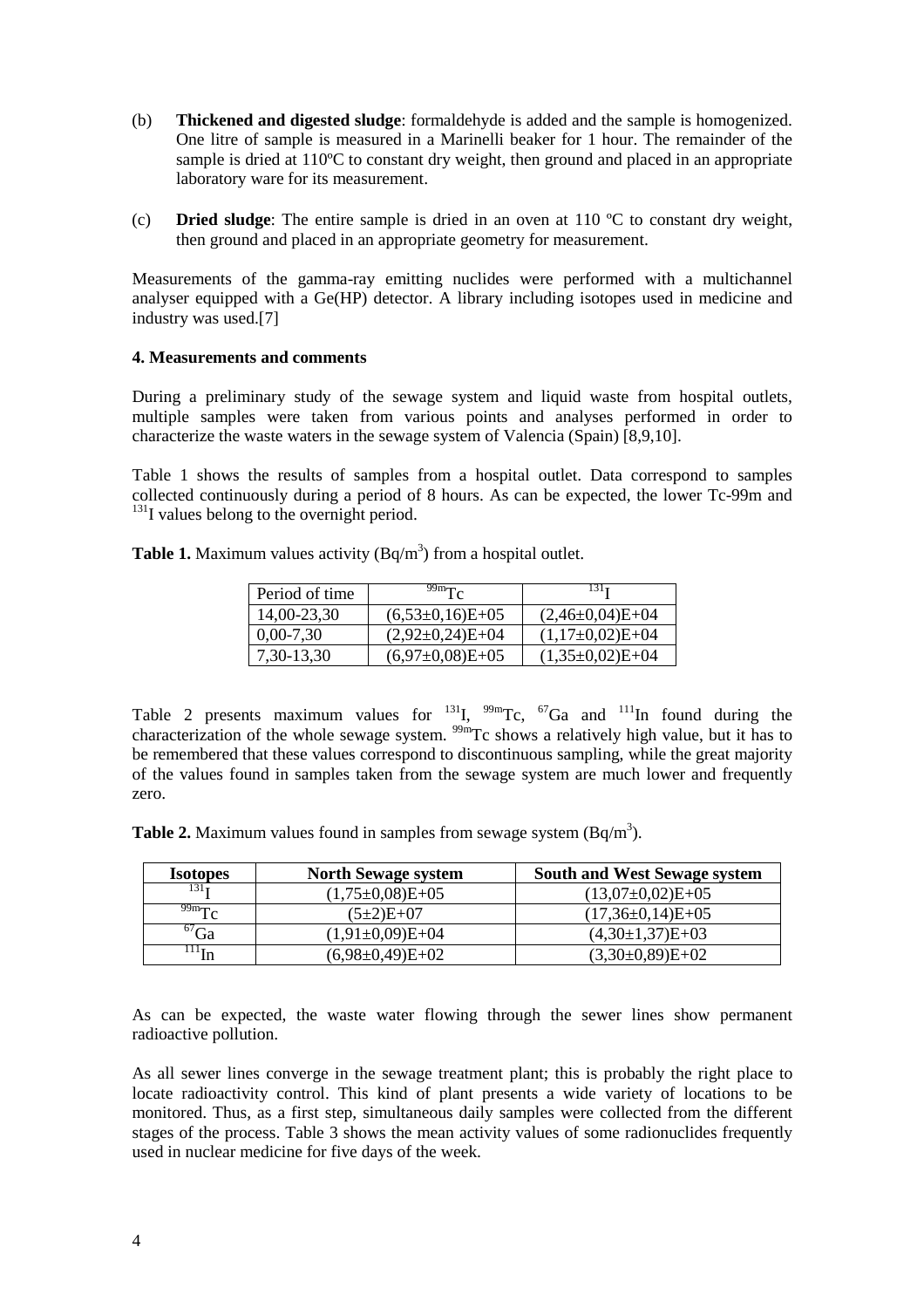| <b>Samples</b> | <b>Isotope</b>                | <b>Monday</b> | <b>Tuesday</b> | Wednesday | <b>Thursday</b> | Friday |
|----------------|-------------------------------|---------------|----------------|-----------|-----------------|--------|
| Raw water      | 131 <sub>T</sub>              | 121           | 4912           | 4082      | 2192            | 1345   |
|                | $\overline{99m}$ Tc           |               | 12983          | 12070     | 9180            | 6446   |
| Settled        | 131 <sub>T</sub>              | 148           | 2412           | 5124      | 2097            | 1391   |
| water          | $\overline{99m}Tc$            |               | 7696           | 6459      | 6340            | 5540   |
| Treated        | 131 <sub>T</sub>              | 193           | 3026           | 3159      | 2072            | 1345   |
| water          | $\overline{99m}Tc$            |               | 2486           | 3062      | 4381            | 2637   |
|                | 131 <sub>T</sub>              | 5650          | 6832           | 3636      | 7264            | 6188   |
| Thickned       | $\frac{99m}{\text{Tc}}$       |               | 290345         | 256700    | 233010          | 212355 |
| sludge         | $\overline{{}^{67}\text{Ga}}$ | 1695          | 4078           | 3955      | 7960            | 8820   |
|                | $\overline{m}_{In}$           | 216           |                | 183       | 23774           | 3341   |
| Digested       | 131 <sub>T</sub>              | 5644          | 5879           | 5924      | 5582            | 4871   |
| sludge         | $\overline{{}^{67}\text{Ga}}$ | 771           | 670            | 821       | 628             | 548    |
|                | $\overline{\mathbf{m}}$ In    | 183           | 139            | 112       | 86              |        |
| Dewatered      | 131 <sub>T</sub>              | 30.5          | 44.5           | 27.2      | 31.8            | 33.3   |
| sludge         | $\overline{{}^{67}\text{Ga}}$ | 1.7           | 7.9            | 2.5       | 5.3             | 5.2    |
| (Bq/Kg)        | $\pi$ <sub>In</sub>           |               | 2.8            | 0.4       | 1.0             | 0.8    |

**Table 3.** Mean activity values  $(Bq/m^3)$ 

Figure 2. Weekly evolution of <sup>131</sup>I in raw, settled and treated water.



**Figure 3.** Weekly evolution of  $^{131}$ I in sludge (Bq/m<sup>3</sup>).

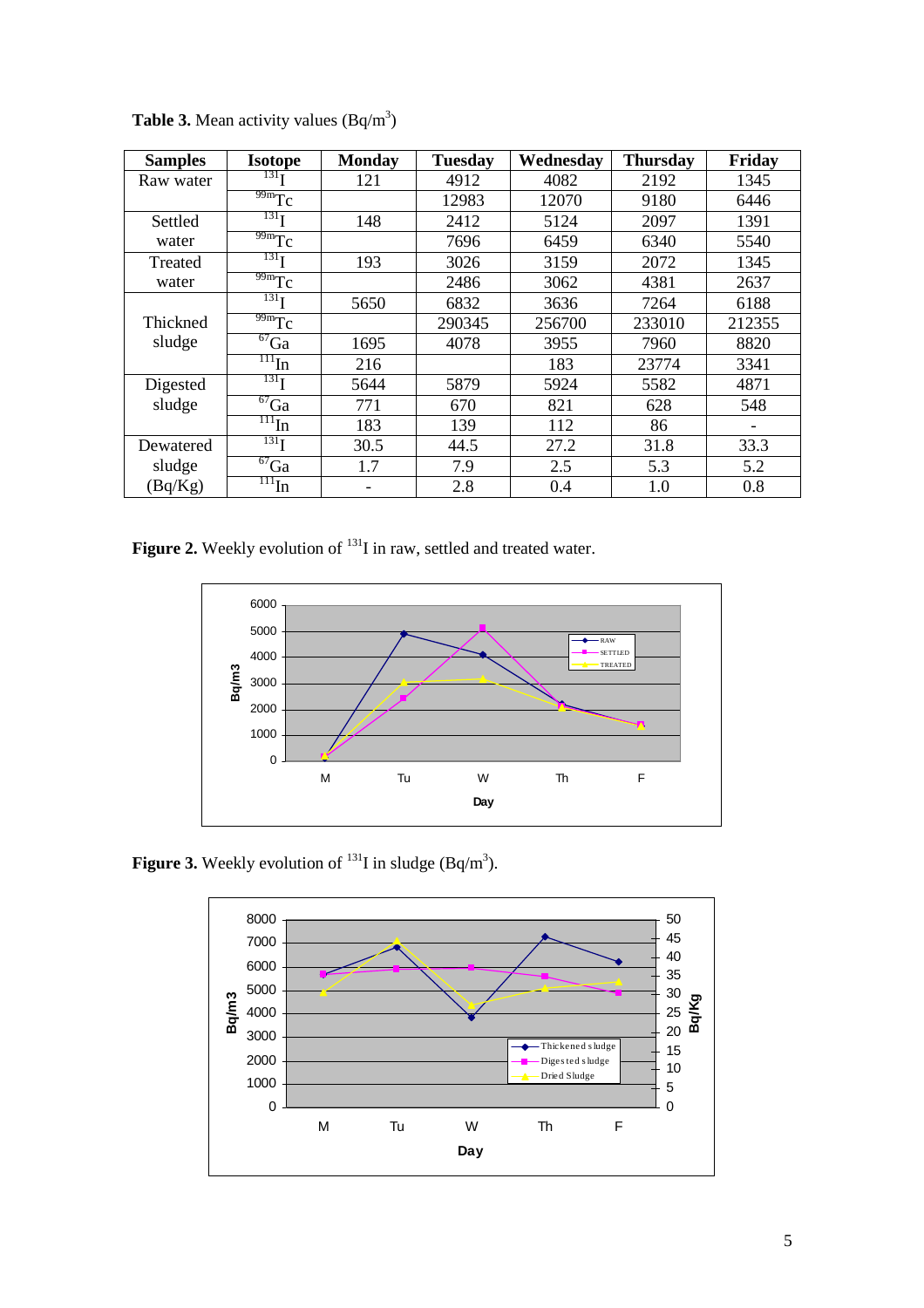Fig. 2 clearly shows the time evolution of radioactive pollutants in the different kinds of waters, which in all cases present a very low residence value, increasing from the lowest value on Monday, due to absence of activity in the nuclear medicine departments at the weekend, to maximum values on Tuesday and Wednesday, later declining again to values similar to those of Monday. Tuesday and Wednesday will therefore be the best days in the week for taking samples.

Fig. 3 helps us in another aspect to be considered in sampling, which is, where the samples should be taken. The best place will probably be the one which has the longest residence time. Fig. 3 shows that samples of digested sludge (the step with the highest residence time) show very stable values for specific activity.

Of course, the very short-period radioactive contaminants will have decayed. If the program also includes very short-period radioactive emitters, samples should be taken from raw water and analyzed immediately.

## **5. Proposal of radioactive control program**

From all of the foregoing, it can be concluded that it is possible to establish an inexpensive, effective and feasible program to control radioactive contaminants in a city's waste water system. The steps involved in the procedure can be summed up as follows.

- Gamma analysis should be the first step, carried out on samples obtained from different stages of the sewage treatment plant for each day of the week for at least two weeks.
- The day of maximum radioactivity values must be determined.
- Once the day has been determined, a stage of the plant should be selected for sampling. Special characteristics will be taken into account: e.g. ease of sampling and residence time of materials in the step. In our case, the secondary digestor was the stage chosen for taking samples of digested sludge.
- Samples should be taken for measurement on the same day of the week from the same stage of the treatment plant along the year.

The data collected can supply fairly accurate evidence of how radioactive contaminants have evolved in the period studied.

Such a program was established at the sewage treatment plant of Pinedo, Valencia, whose flow diagram is shown in Fig. 1. Samples were taken every Tuesday from the digested sludge tank. After preparation as described in Section 3, samples were gamma analyzed with a high efficiency semiconductor detector.

The results throughout 2006 are given in Fig. 4.

The following comments should be borne in mind:

- <sup>99m</sup>Tc was not measured. Although it is almost always present, due to its very short period it will be depleted between arrival of waste water at the plant and sampling time.

 $-$ <sup>131</sup>I is present in all samples, and without doubt, after <sup>99m</sup>Tc, is the second most commonly used isotope in Valencia hospitals.

 $\sim$   $^{67}$ Ga and  $^{111}$ In appear in sample measurements with less frequency and in smaller amounts.

 $-$ <sup>131</sup>I values in Fig. 4 oscillate mainly between 1000 and 5000 Bq/m<sup>3</sup>, although higher values can be observed for weeks 20, 27 and 29. The explanation could be that patients were treated in advance of Easter and summer holidays.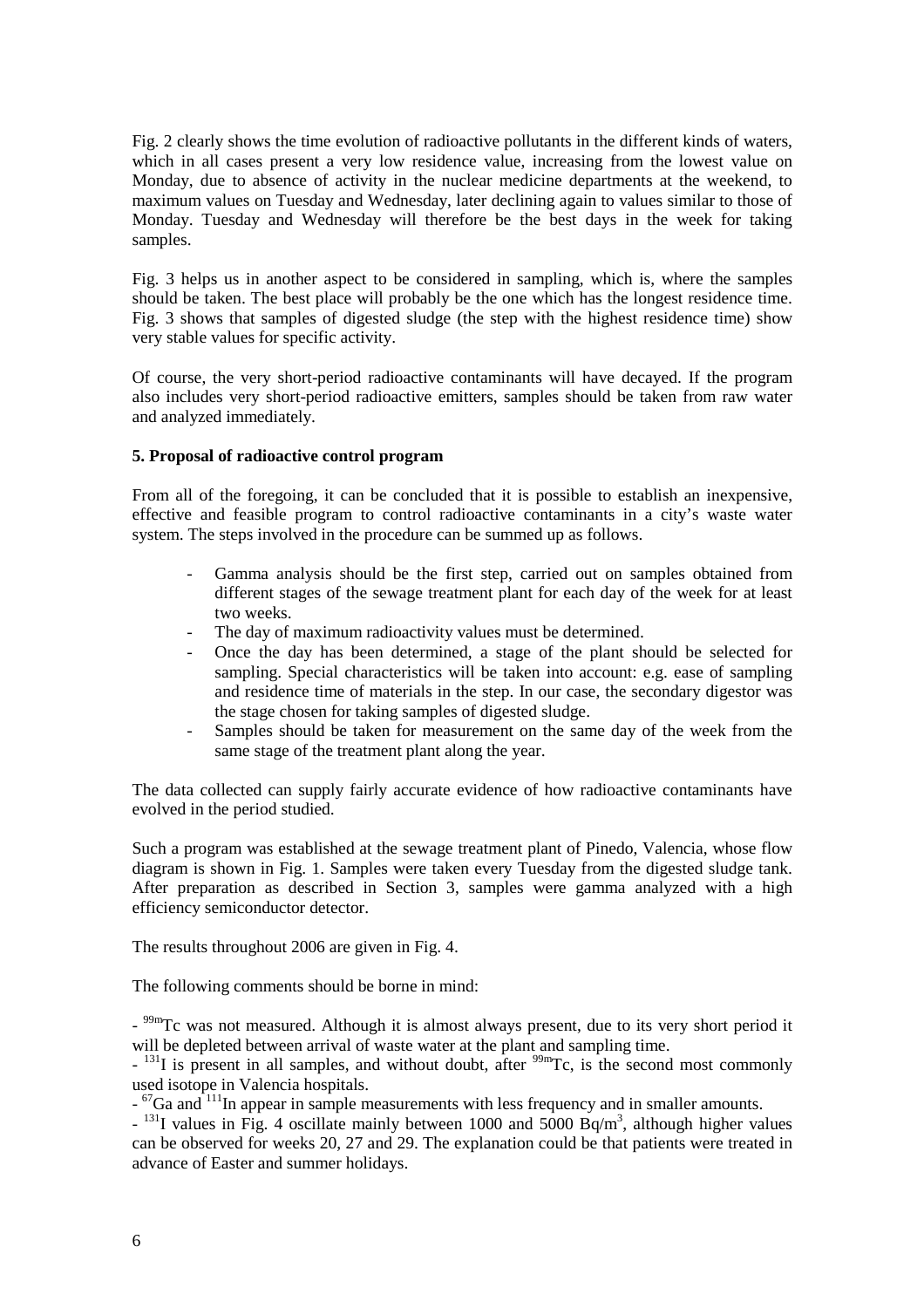A program like this will detect the presence of radioactive pollutants in waste water provided that the radioactive period is of one day or longer. Shorter periods will be ineffective. Pollutants originating from locations other than hospitals will also be identified.



**Figure 4.** Evolution of <sup>131</sup>I, <sup>67</sup>Ga and <sup>111</sup>In activity (Bq/m<sup>3</sup>) during 2006.

### **Acknowledgements**

The authors wish to thank the staff of Pinedo STP for its collaboration in sampling and the *Área de apoyo lingüístico a la I+D+I* for its support in revising this paper.

The authors wish to thank the the *Consejo de Seguridad Nuclear* for the economic support.

# **REFERENCES**

- [1] EUROPEAN COMMISION, Management of radioactive waste arising from medical establishments in the European Union. Nuclear safety and the environment. EUR 19254 EN. Brussels, (1999).
- [2] METCLAF & HEDÍ, Ingeniería de Aguas Residuales. Tratamiento, vertido y reutilización. McGraw Hill, (1995).
- [3] ENVIRONMENTAL PROTECTION AGENCY, Radioactivity of municipal sludge, EPA, (1986).
- [4] MARTÍN, J.E., FENNER, F.D, Radioactivity in municipal sewage and sludge, Public Health Report, 112(4), 308-16, (1997).
- [5] BIRCHFIELD, J.W., STETER, E.A., Phased approach for determining the presence of radionuclides in municipal wastewater treatment plant residuals, Annual Residuals and Biosolids Management Conference, Boston, M.A, United States, (2000), p. 144-153.
- [6] DETERMINACIÓN DE NIVELES DE RADIACTIVIDAD DE AGUAS RESIDUALLES EN CONDUCCIONES URBANAS Y ESTACIONES DEPURADORAS. METODOLOGÍA Y VALORACIÓN DEL IMPACTO AMBIENTAL. 1<sup>er</sup> Informe, Optimización y puesta a punto de métodos analíticos específico. UPV/SR/LRA/D/09/02. (2002)